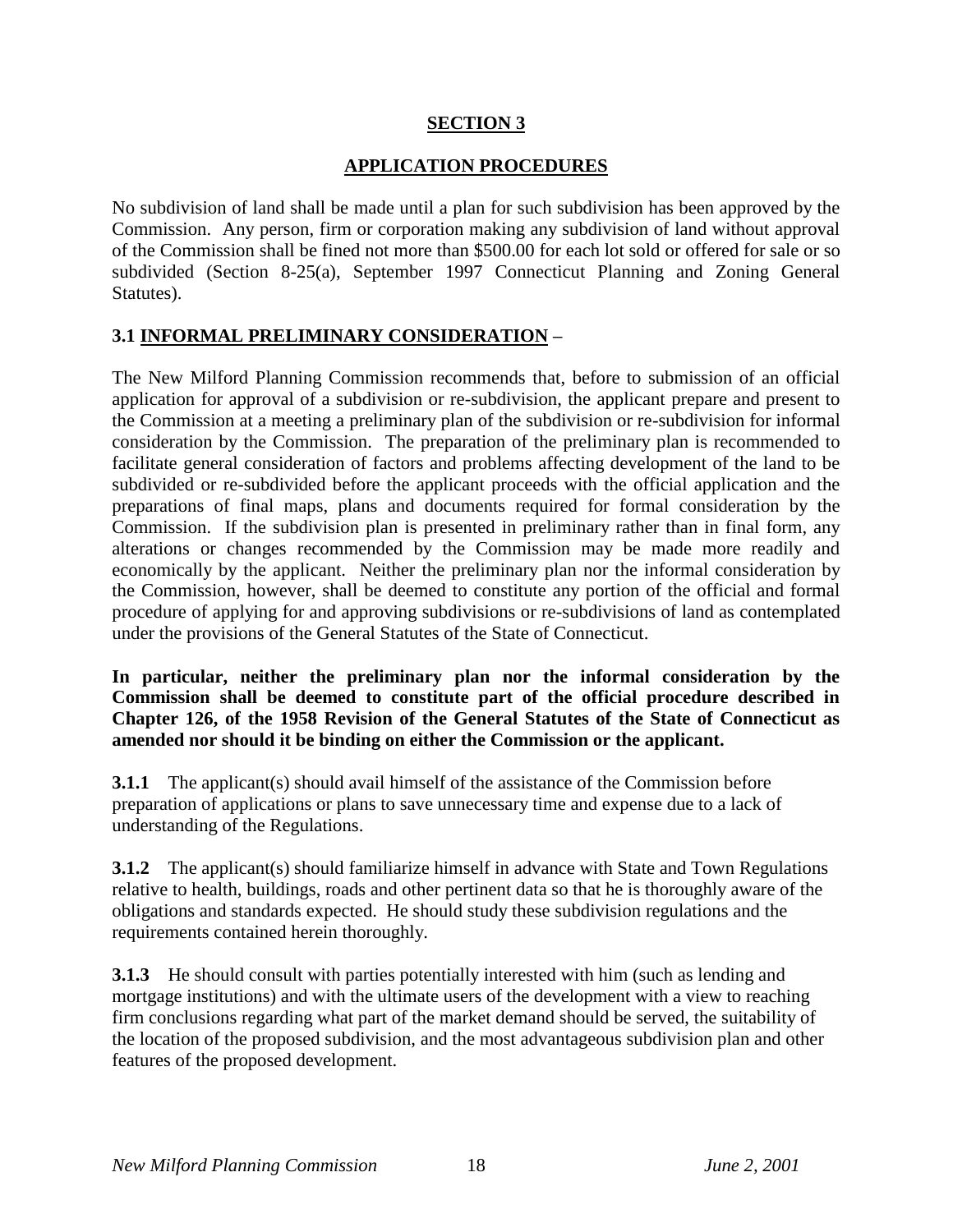### **3.2 FORMAL APPLICATION –**

The applicant to the New Milford Planning Commission shall submit an official "Application For Approval" including the required forms, reports, maps, data and exhibits as set forth below.

- **3.2.1** The submission for a formal application shall include the following:
	- a) Written application, the Commission's form, including names of partners or members or shareholders with 10% or more interest
	- b) Application fee
	- c) Transmittal Letter (see Section 4.2)
	- d) Map, including:

1-Existing conditions (see Section 4.3)

2-Feasibility plan (see section 4.7)

3-Site land use development, grading and landscaping plan (see section 4.8)

- e) Site photographs (see Section 4.4)
- f) Reserved for future use.
- g) Record subdivision map (see Section 4.5)
- h) Construction plans and engineering reports (see Section 4.6)
- i) Site land use development, grading and landscaping plan (see Section 4.8)
- j) Erosion and sedimentation control plan (see Section 4.8)
- k) Copy of restrictive covenants
- l) Copy of deed demonstrating title as of application date
- m) Affidavit of transfers since September 20, 1958
- n) A release granting the Commission members or its agents permission to enter the property during the application process or while the Commission holds a bond.
- o) Names and addresses of adjacent property owners.
- p) A table showing the percentage of steep slopes and wetlands for each lot.

For all subdivisions of more than four lots, the applicant shall post a sign at least 3' x 4' with 4" letters on the property visible from each street which presents public notice of the proposed subdivision activity.

In the case of a proposed "affordable housing development", the formal application shall include the above items plus:

q) Copy of deed covenants to maintain affordability.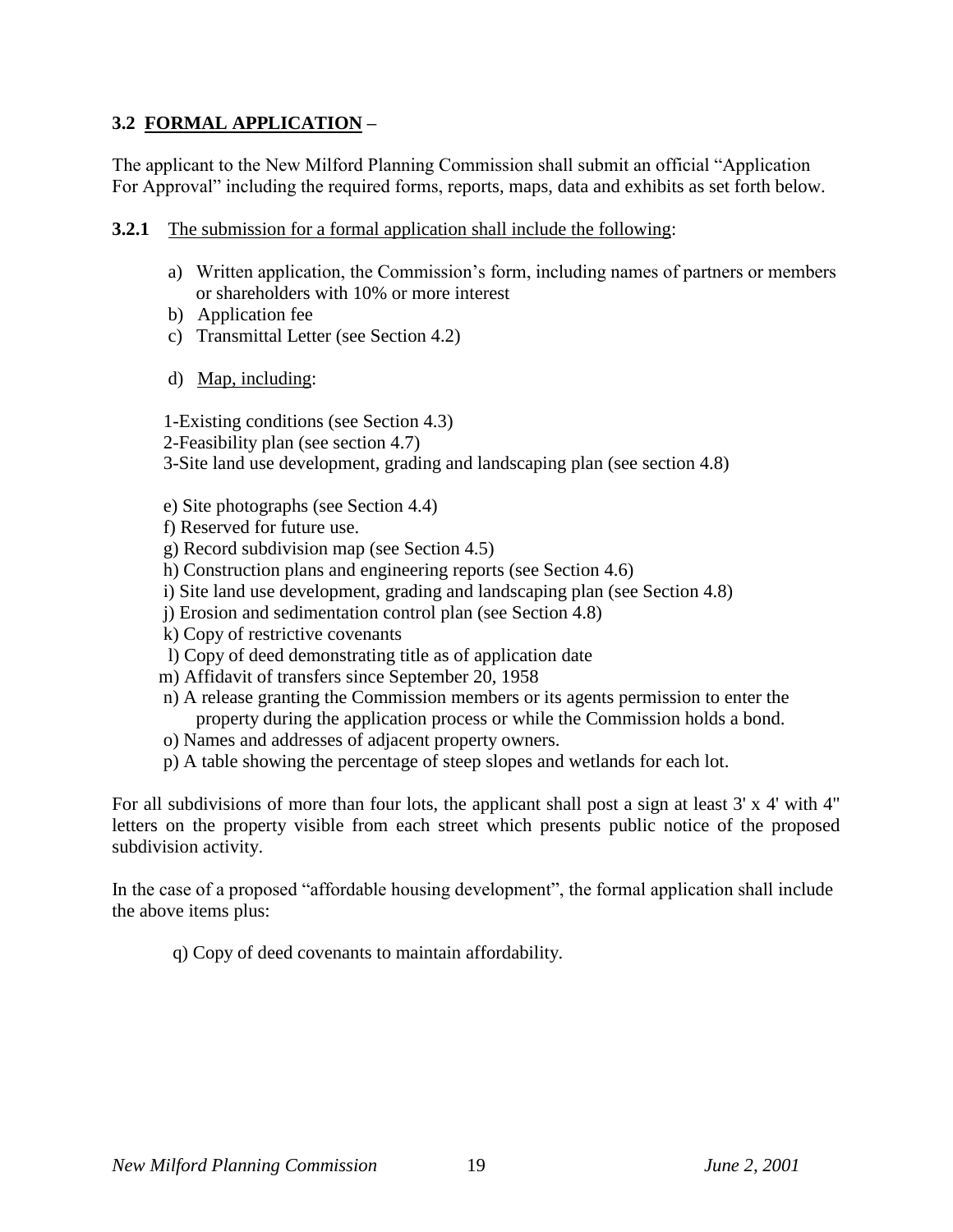## **3.2.2 Day of Receipt –**

The receipt of an application request or appeal shall be the day of the next regularly scheduled meeting of the Commission, immediately following the day of submission to the Commission or its agent of such application, request or appeal; or thirty-five days after such submission, whichever is sooner.

### **3.2.3 Completeness of Submission –**

The Commissions shall review the submission and make a finding as to whether it is complete or incomplete. When an application is found to be incomplete, the Commission may allow the applicant until the next regularly scheduled meeting to make the application whole. If an application remains incomplete at the next regular meeting following its submission, it shall be denied without prejudice except that, if an applicant is present when such finding is made, he may be given the opportunity to withdraw the application.

## **3.2.4 Public Hearing –**

The Commission may schedule a public hearing on a subdivision application if in its judgment the circumstances require such action. The Commission shall hold a public hearing on any application for a re-subdivision, cluster housing development, planned residential development or affordable housing development. Notice of time and place of such hearing shall be published in a newspaper having a general circulation within the Town of New Milford in accordance with the provisions of the General Statutes of the State of Connecticut, as amended, and by sending a copy thereof by certified mail to the applicant. The applicant shall post a 3' by 4' sign with 4" letters on the property visible from the street which presents public notice of the proposed subdivision activity and the date, time and place of the scheduled hearing. The applicant shall notify abutting owners in writing at least 15 days before the Public Hearing by certified mail return receipt regarding the proposed subdivision activity and the date, time and place of the scheduled hearing and the proof of notice shall be made part of the hearing record. When a public hearing is scheduled, it shall commence within sixty-five days after receipt of the application and shall be completed within thirty days of commencement.

## **3.3 REVIEW AND REFERRAL -**

The Commission shall formally consider the proposed subdivision or re-subdivision after the complete application has been submitted. The application for approval of a proposed subdivision or re-subdivision shall be considered complete when the Commission, at the Regular Meeting, has made a determination that all the application requirements of these Regulations have been fulfilled by the applicant. In reviewing the application, the Commission shall consider the proposed subdivision or re-subdivision and shall determine whether the maps, plans and accompanying certificates and documents conform to the requirements of these Regulations. The Commission may request the applicant to submit such additional information that it deems necessary to make a reasonable review of the proposed subdivision in accordance with the requirements of these Regulations.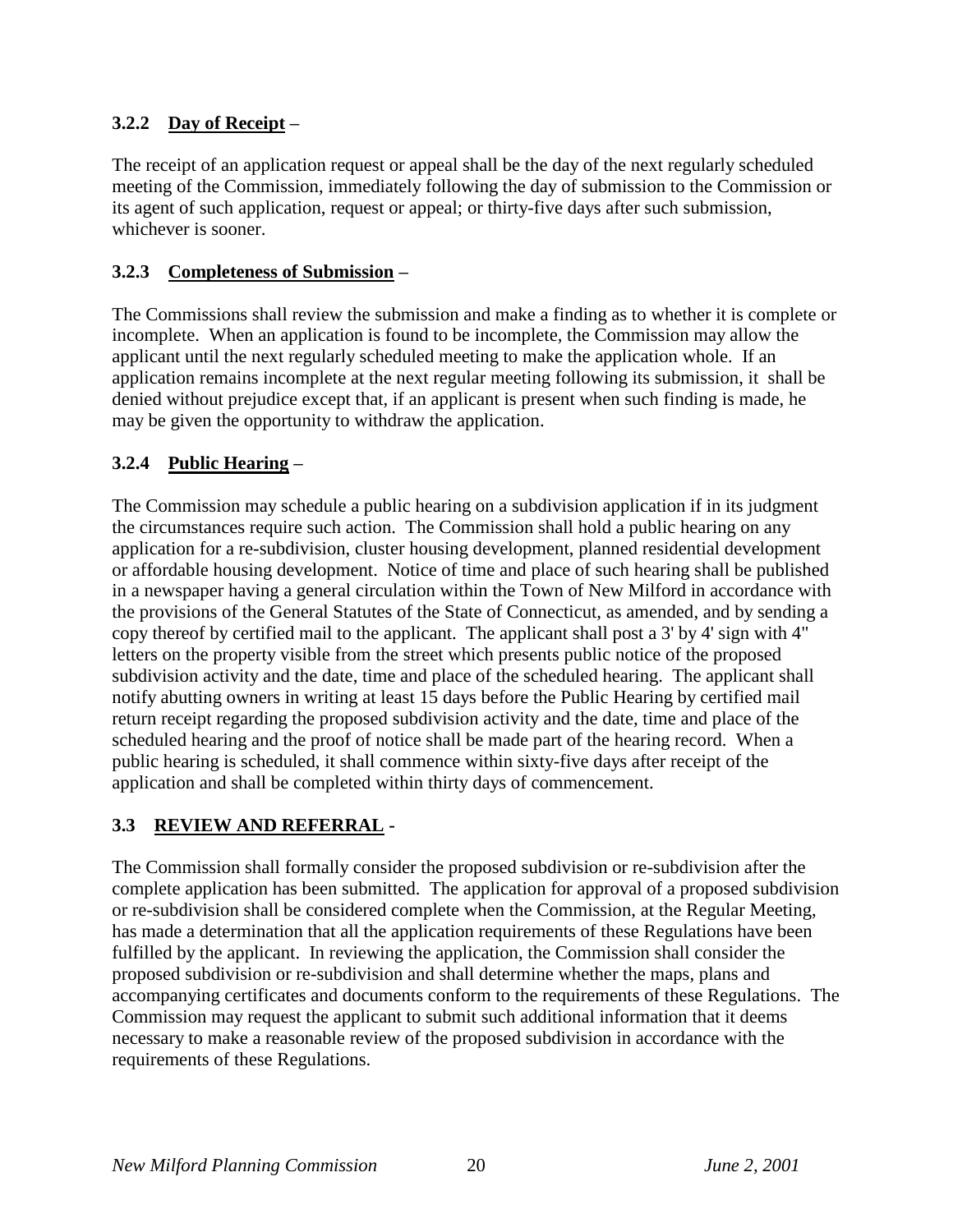**3.3.1** Every applicant shall be afforded the opportunity to appear before the Commission. If no public hearing is conducted, notice shall be given to the applicant by mail not less than seven days before the date of the Commission meeting at which the applicant will be afforded the opportunity to appear before the Commission; and such notice shall advise the applicant of the date, time and place of the Commission meeting.

**3.3.2** The Commission may refer the application to other agencies, commissions or consultants to review and comment on the proposed application within their areas of concern and expertise.

**3.3.3** When the land proposed for subdivision or re-subdivision abuts or includes land in a neighboring community, the Commission shall refer the application for advisory comment to the Housatonic Valley Council of Elected Officials and, if such community is Kent, Washington or Roxbury, also to the Northwestern Connecticut Regional Planning Agency.

**3.3.4** When any portion of land proposed to be subdivided or re-subdivided is a) within five hundred feet of an adjoining town, b) will generate significant traffic over the streets of that town, c) will significantly affect the drainage or sewerage system of that town or d) will create water runoff affecting facilities or property in the adjoining town, then the Commission shall notify the clerk of that adjoining municipality of the pendency of the application and no hearing may be conducted on such application unless the adjoining town has received such notice.

**3.3.5** When any portion of land proposed to be subdivided or re-subdivided is within the watershed of a water company as defined in C.G.S. 16-1, and which company has filed a map of its watershed boundaries on the land records of New Milford, the applicant shall provide written notice of the application to the water company and submit evidence of such notice to the Commission at the time of application.

# **3.4 DECISION –**

On any application, request or appeal for which a public hearing is scheduled, the Commission shall render its decision within sixty-five (65) days after the hearing is closed. In case on which no public hearing is held, the Commission shall make its decision on the application within 65 days after the Regular Meeting at which the application is received. The applicant may consent in writing to one or more extensions of the (65) day period provided any such extension or extensions shall not exceed a further period of (65) days. If an application involves a wetlands activities and the time for a decision by the Planning Commission would elapse before the 35th day after a decision by the Inlands Wetlands Commission, the time period for a decision shall be extended to 35 days after such agency's decision. The provisions of this subsection shall not be construed to apply to any extension consented to by an applicant.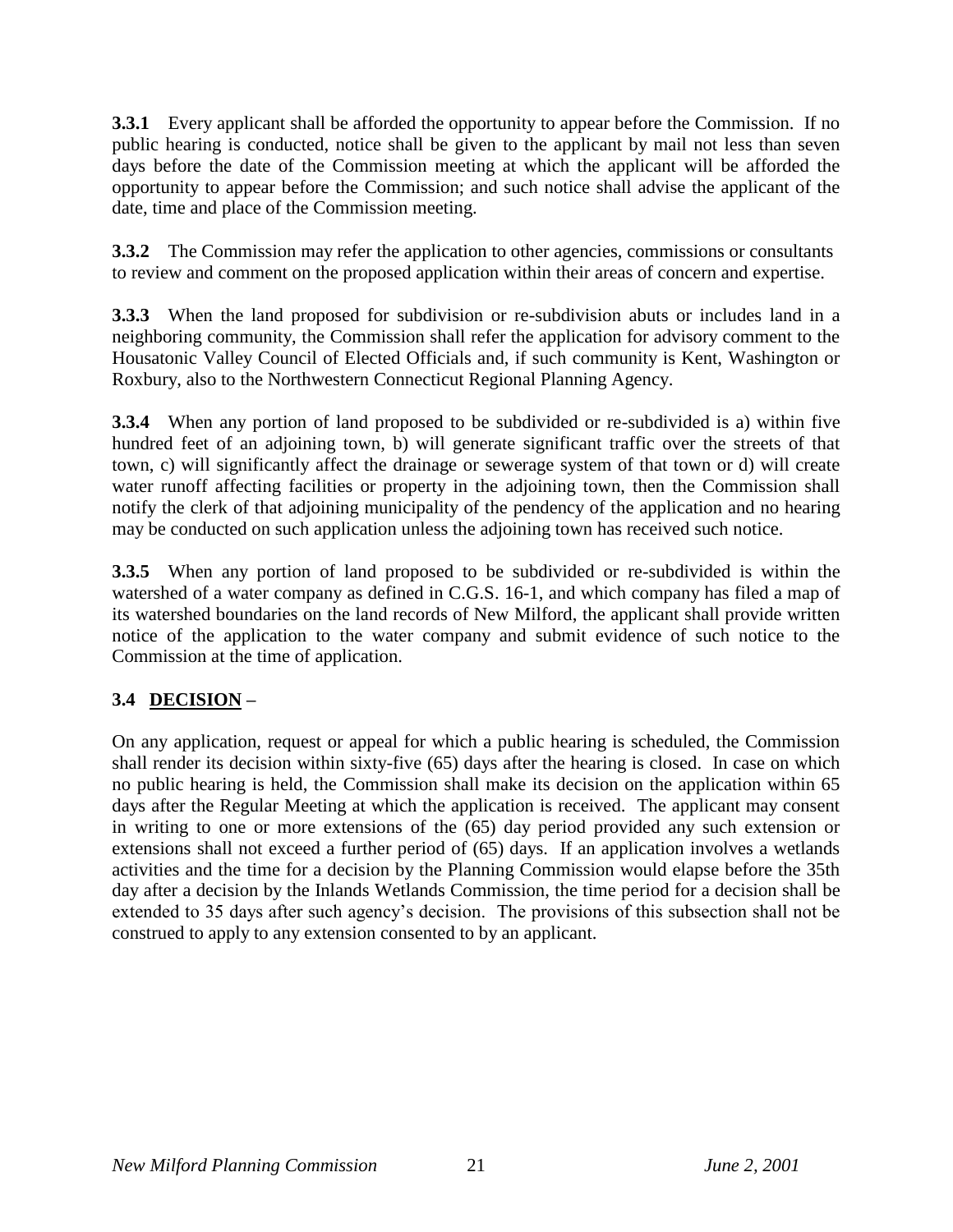### **3.5 APPROVAL -**

The Commission, after the public hearing, if any, or after meeting, shall approve the subdivision application if it finds the subdivision map and plans and accompanying certificates, documents, and data conform to the requirements of these Regulations. Such approval shall include and be conditioned upon the following:

**3.5.1** Completion of all required subdivision improvements, or the posting of a bond guaranteeing such completion;

**3.5.2** Reserved for future use.

**3.5.3** Presentation of a copy of a permit from the ConnDOT for any proposed road or storm drainage system which joins with a State Highway, which permit shall include all potential drainage flow from the subdivision and all land in the watershed draining through the subdivision;

**3.5.4** Presentation of evidence that final arrangements have been made for provision of any proposed sewage disposal system and/or water supply system; and

**3.5.5** Presentation of a copy of a report from the Inland Wetlands Commission concerning any proposed modification of wetlands and watercourses and/or other matters within the jurisdiction of said Commission proposed in connection with construction of required subdivision improvements. The Planning Commission shall not render a decision until the Inland Wetlands Commission has made its final decision.

If an application involves a wetlands activity and the time for a decision by the Planning Commission would elapse before the 35th day after a decision by the Inland Wetlands Commission, the time period for a decision shall be extended to 35 days after such agency's decision. The provision of this subsection shall not be construed to apply to any extension consented to by an applicant.

**3.5.6** In granting approval, the Commission may attach such conditions that it deems necessary to modify the subdivision map, plans, or documents to preserve the purpose and intent of these Regulations. If the Commission does not approve the subdivision application and all the accompanying maps, plans, certificates, and documents, it may modify and approve, or disapprove the application. In approving, modifying, or disapproving an application, the Commission shall state in its records any conditions of approval and modifications required, and the grounds for its action.

**3.5.7** Notice of the Commission's decision shall be published in a newspaper having a substantial circulation in the Town and addressed by certified mail to the applicant, by the Commission staff, in any written, printed, typewritten, or stamped form, within 15 days after such decision has been rendered. Such notice shall be a simple statement that such application has been approved, modified and approved, or disapproved, together with the date of such action but the applicant shall also receive from the Commission, under the same cover with the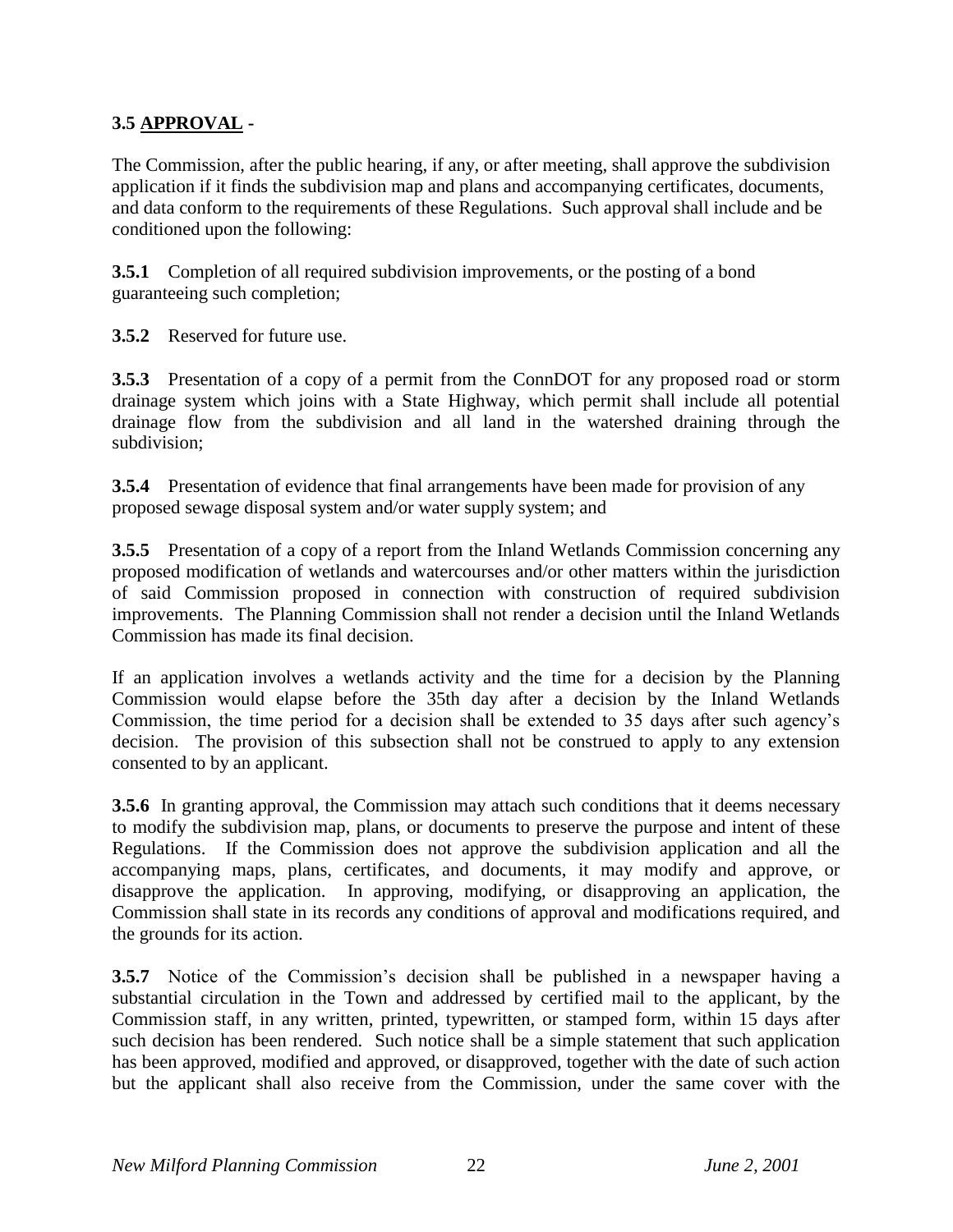statement, copy of the notice of its decision, any conditions of approval, any modifications required, and the grounds for the Commission's action.

# **3.6 CONDITIONAL APPROVAL –**

In lieu of the completion of the work or the provision of a 100% bond as provided herein, the Commission may authorize the filing of a plan with a conditional approval endorsed thereon. The conditional approval is intended to allow construction of infrastructure improvements to begin in accordance with plans, but not to authorize the sale of lots or construction of homes. Any request for conditional approval must be accompanied by a cash bond in the amount of 10% of the estimated cost of the infrastructure improvements required by the Commission. Any conditional approval shall be specifically conditioned upon the actual construction, maintenance and installation of utilities and improvements require by the Commission, or the provision of a bond to guarantee performance of such items. A final approval will be endorsed on the plan upon the occurrence of either completion of the improvements or posting of such bond. Any conditional approval shall lapse three years from the date it is granted; the developer may apply for and the Commission may grant a renewal of such conditional approval for an additional two years. Any person, firm, or corporation, prior to such final approval, who sells or offers for sale any lot subdivided pursuant to a conditional approval shall be fined not more than \$500.00 for every lot sold or offered for sale.

# **3.7 BOND –**

The applicant shall execute an agreement and file a subdivision bond with the Planning Commission Office to guarantee infrastructure completion within an initial time period of 5 years or less with additional time periods subject to Commission approval of extensions. The bond shall be acceptable to the Commission.

# **3.8 PLANNED RESIDENTIAL DEVELOPMENTS** -

# **3.8.1 General**

In accordance with the procedures and requirements herinafter specified and of the Zoning Regulations, the Commission may approve an application for a Planned Residential Development (PRD). An approval under this section with or without conditions, authorizes application for a Zoning permit.

## **3.8.2 Informal Preliminary Consideration**

The Commission would recommend that, before submission of an official application for approval of a PRD, the applicant prepare and present a preliminary plan of the proposed planned development for informal study and consideration by the Commission. The preparation of a preliminary plan of development is recommended to facilitate general consideration of factors and problems that affect or may affect the development of land being submitted for a PRD before proceeding with the preparation of the fully detailed maps, plans, documents and presentation required for formal consideration by the Commission.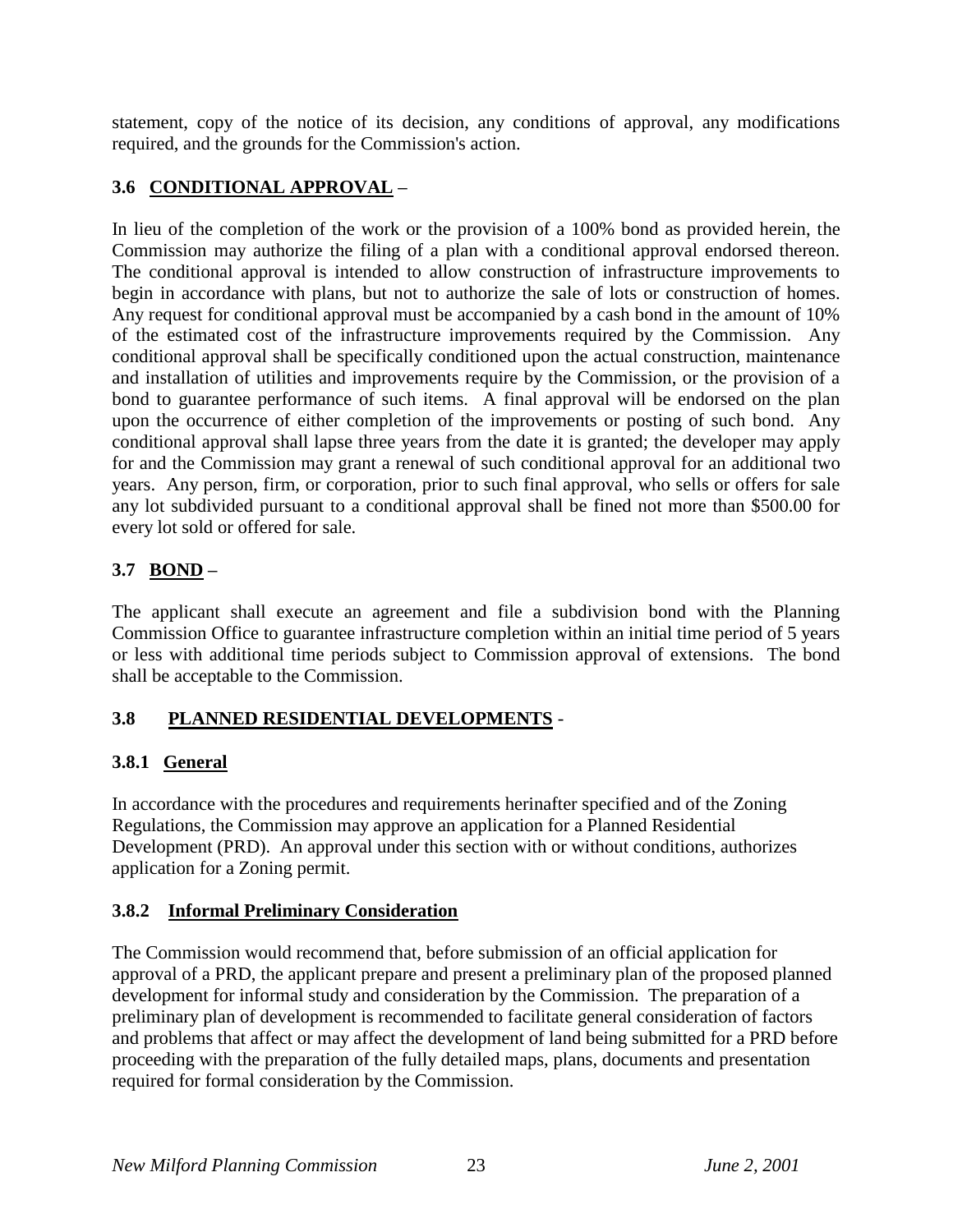Presentation of the PRD for consideration in a preliminary rather than in a final form allows for changes or alterations, recommended or required by the Commission, to be more readily and economically made. Neither the preliminary presentation nor its informal consideration by the Commission, however, shall be deemed to constitute any portion of the official and formal procedure of applying for, and approval of, a PRD as contemplated herein, or, under the provisions of the General Statutes of the State of Connecticut.

The preliminary submission should contain the following information:

- A. A general description of the project and how the project design will provide significant benefit to the proposed community and/or the Town and that the neighborhood properties will not be substantially or permanently injured.
- B. A statement regarding the nature of all proposed open spaces and the means by which they will be maintained and their continuity guaranteed.
- C. A statement regarding the proposed types of dwelling units, methods of ownership occupancy and general design concepts.
- D. A proposed schedule for development of the PRD including provision for any phasing of construction of dwellings, utilities, recreational facilities and other services. The Commission may allow bonding to reflect the phasing of construction.
- E. A statement regarding the types and uses of all non-residential structures proposed.
- F. A statement regarding the type of water supply and sewage disposal facilities proposed, the method of establishment of such facilities and the intended ownership, financing and management arrangements.
- G. Computation and data showing compliance with the Zoning regulations.
- H. Such other information that the applicant deems will be of assistance in the consideration of the PRD application.

#### **3.8.3 Preliminary Maps and Plans of the PRD Tract**

Seven (7) clear, legible prints, each drawn to a scale of not less that  $1" = 40"$  as follows (these maps may be combined, provided they clearly show all the information required):

A. Existing Condition Evaluation Map showing the entire tract with the following:

- 1. Boundaries of the tract and approximate dimensions and the names of all owners.
- 2. Existing contours at intervals not exceeding two feet in building areas and sewage disposal areas and ten feet elsewhere.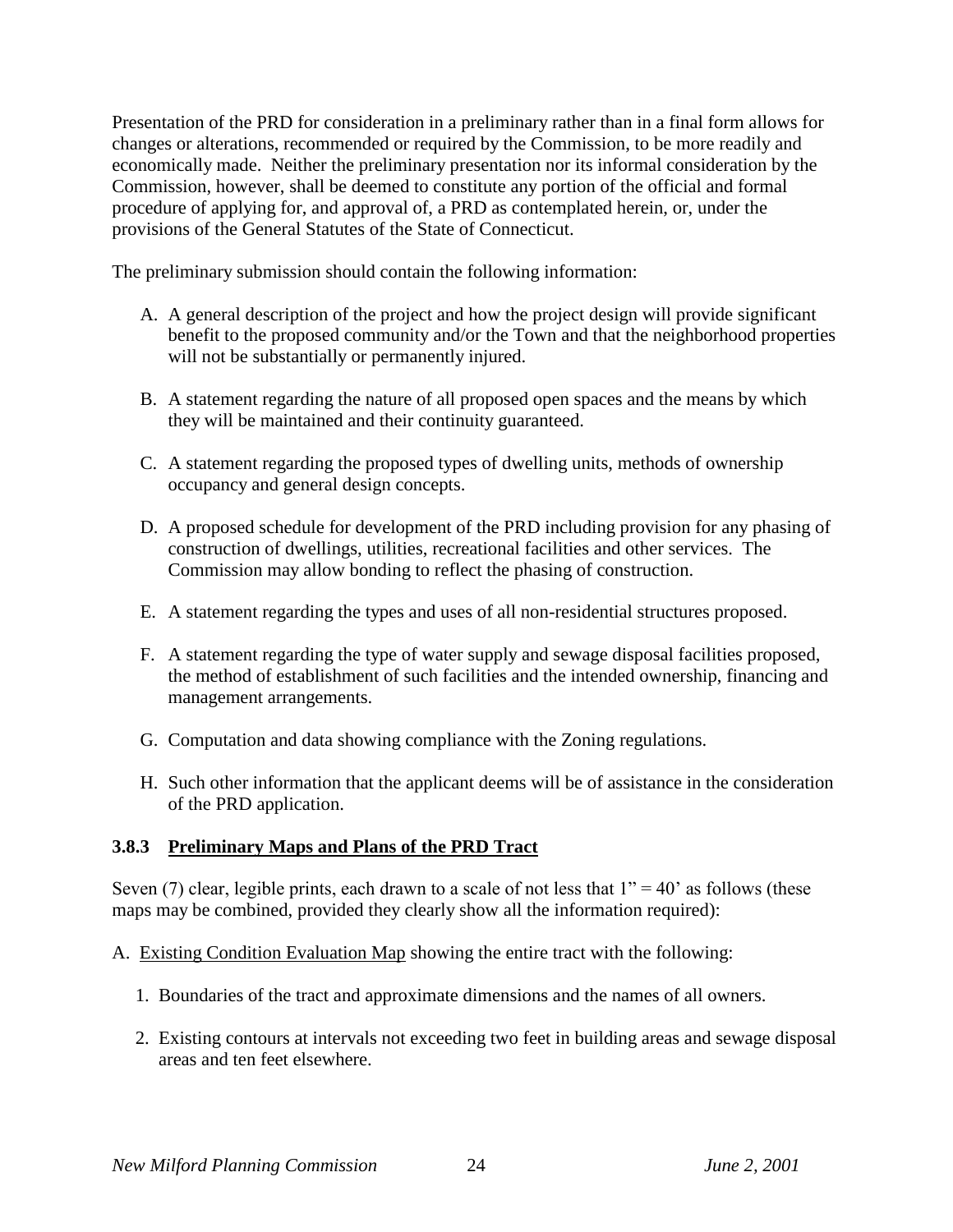- 3. Significant topographic features, such as all wetlands and water courses, rock outcroppings, wooded and other vegetation areas by type and other natural features.
- 4. General soil types by Soil Conservation Service classification.
- 5. The location of any existing structures, trailways, fences and walls.
- B. Sketch Subdivision Plan showing how the tract could reasonably be divided into individual building lots conforming to the Zoning and Subdivision Regulations and served by roads that could conform to the Road Ordinance.
- C. Site Use Plan showing the following:
	- 1. The location of proposed vehicular access into the tract and the principle system of circulation, driveways or streets within the tract.
	- 2. Areas, with boundaries delineated, for dwelling construction and accessory services, and with data on the acreage of such areas and the number and type of dwelling units proposed for each.
	- 3. Areas or sites proposed for recreational facilities and any nonresidential structures.
	- 4. Areas proposed for on site sewage disposal leaching systems.
	- 5. Proposed connection to a public water supply or proposed site for water supply wells and if appropriate water storage facilities.
	- 6. Areas, with boundaries delineated, for reservation as open space land.
	- 7. Any existing or proposed restricted areas such as setbacks from the boundary tract, channel encroachment lines and zone boundaries including flood plains.
- D. Sanitation and Water Supply Study Report in five (5) copies presenting: a) Estimates of water supply and sewage disposal requirements; b) Results of soil investigations, including borings, seepage tests and test pits for areas proposed for sewage disposal; c) a description and schematic layout of proposed sewage disposal facilities and; d) a description of the proposed water supply system.

Additional percolation and test pits may be required by the Commission.

The Commission may require that test wells be drilled and the results furnished to the Commission prior to final approval.

All of the above shall be prepared and certified by a Professional Civil Engineer.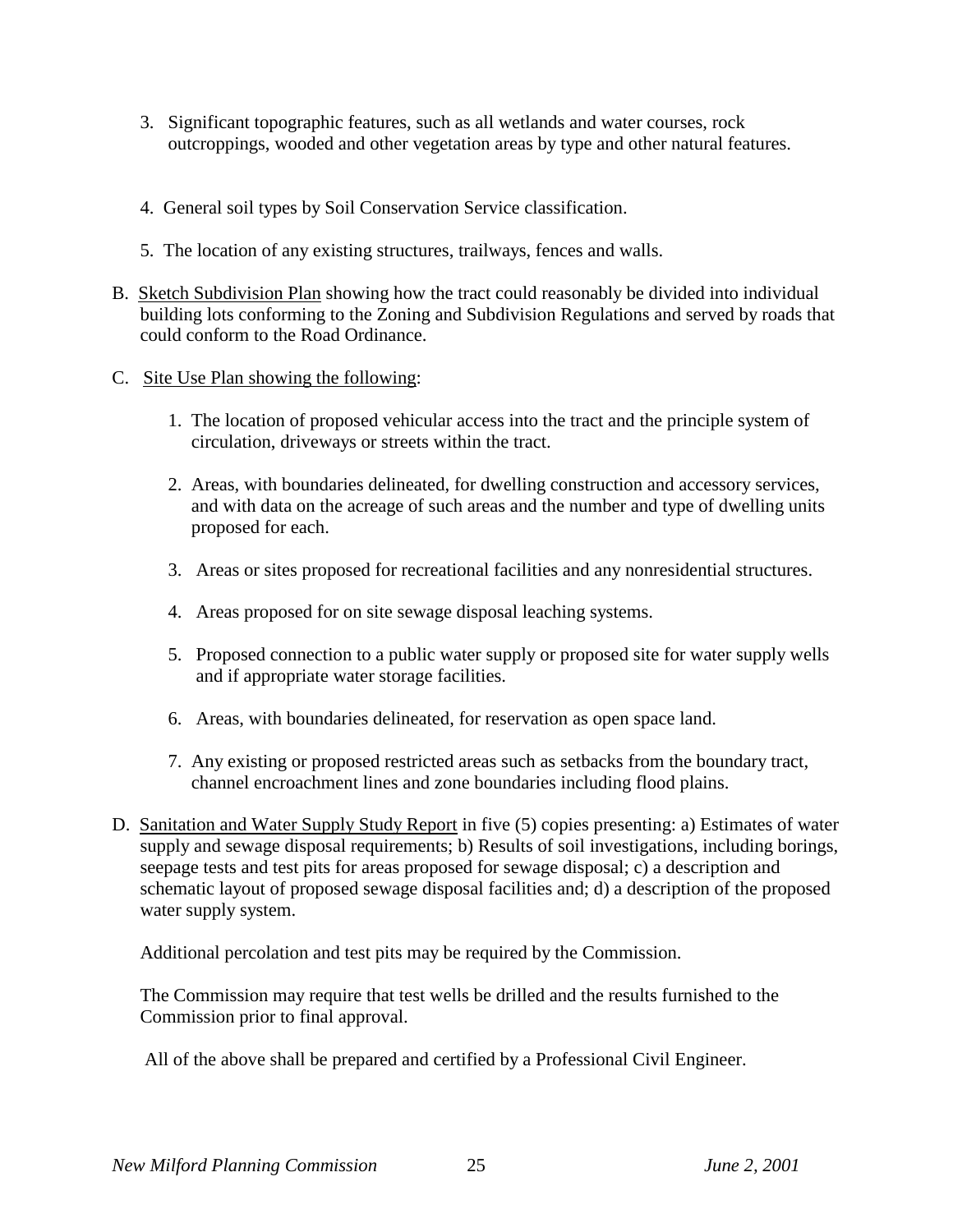E. Schematic Architectural Drawing in four (4) legible sets of prints illustrating the type of dwelling proposed in the PRD, provided however that such drawings are not required for single family detached dwellings proposed to be individually constructed and owned on separate lots.

### **3.8.4 Formal Application**

Following Preliminary Consideration, the applicant for a PRD shall submit the following for final approval:

A. A PRD Application Form: as prescribed by the Commission completed and signed by the applicant and also signed by the owner of the land in the PRD if different from the applicant.

B. Final Plan: This map shall cover the entire PRD tract proposed for final approval.

C. Site Improvement Plans: These plans shall cover all proposed streets, driveways, utilities including drainage, water supply and distribution system and sewage disposal system, provisions for erosion and sedimentation control and other improvements for the area covered by the Final Plan. Roadway Plans shall conform to Section 4.6 and be of a scale of  $1'' = 40'$  minimum. Areas requiring extensive grading shall be on a scale of  $1" = 20'$ .

D. Grading and Landscape Plans: These plans shall cover all areas included in and at the same scale as the Final Plan and shall show at least the following information:

- 1. Areas to be graded with the existing and final contours at 2' intervals.
- 2. Layout of proposed areas to be seeded and landscaped.
- 3. Proposed type of planting by common name and general location.
- 4. Type of trees to be planted and existing trees to remain in construction areas.

E. Design Development Architectural Drawings: Architectural drawings of all typical buildings other than single family detached dwellings to be individually constructed and owned on separate lots, as proposed for construction, prepared by a registered architect, shall be submitted for design review to determine whether they meet the standards of PRD. These shall include, but not be limited to:

- 1. Basement plans (if any).
- 2. First, second and third floor plans as proposed.
- 3. Front, side and rear elevations of all dwelling, supporting, recreational and nonrecreational structures.
- 4. Overall perspectives of typical grouping, courtyards or other views of proposed structures.
- 5. Outline specifications showing types of construction proposed and adequate to obtain a building permit under Building Code of the Town of New Milford.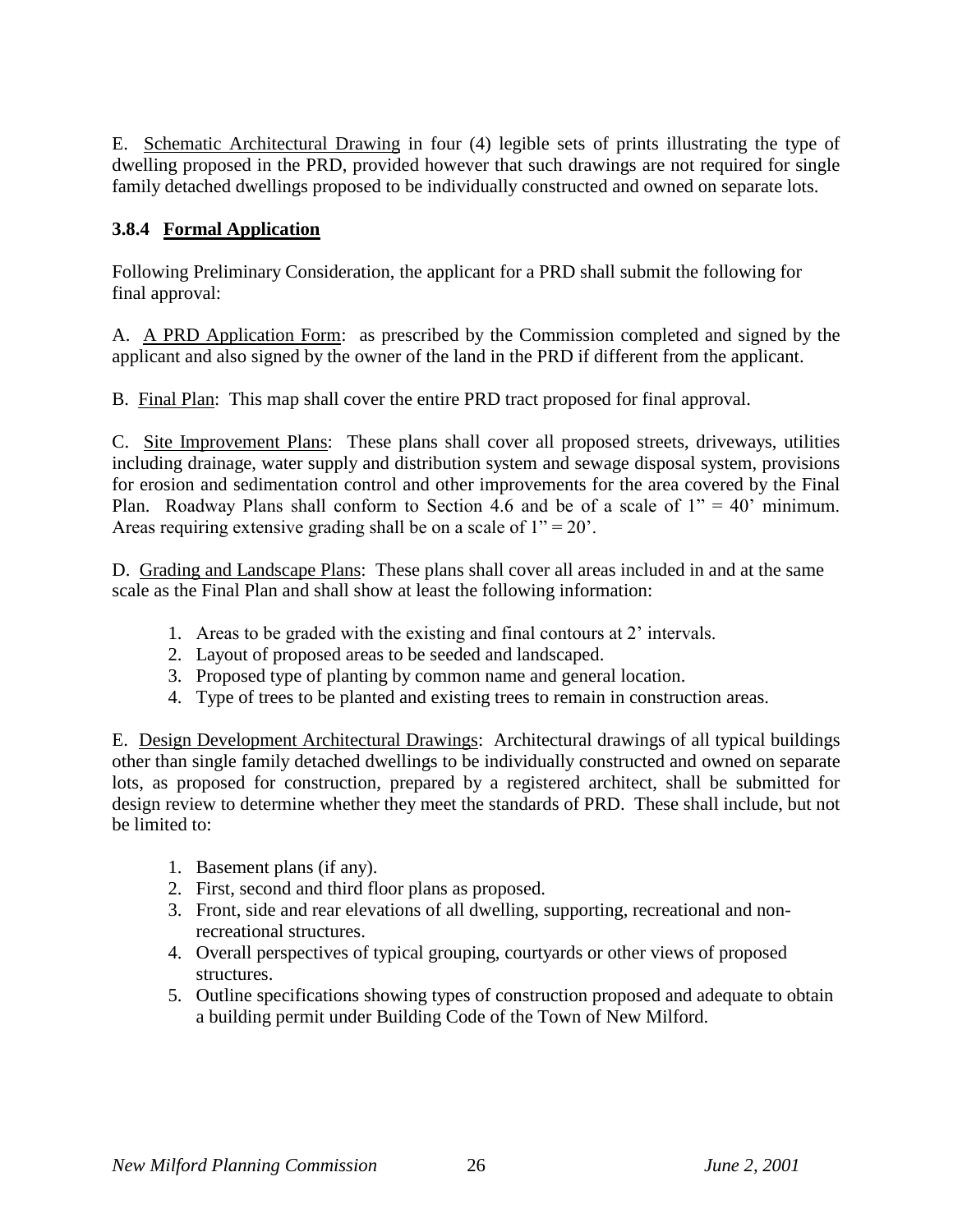F. Sanitation and Water Supply Report: Five (5) copies of: a) computations for water supply and sewage disposal systems; b) the results of test well pumping if public water supply is not to be provided; c) the design plan for sewage disposal and water supply.

G. A check payable to the Town of New Milford in the amount equal to \$20.00 for each bedroom in the proposed PRD.

## **3.8.5 Public Hearing**

Before granting final approval of a PRD, the Commission will conduct a public hearing in accordance with the General Statutes of the State of Connecticut.

## **3.8.6 Final Review**

The Commission shall review the submission for completeness and may request the submission of additional information deemed necessary to clarify or complete the application.

## **3.8.7 Final Approval**

The Commission shall act on the application in accordance with Section 3.4.

## **3.8.8 Performance Bond**

The Commission shall require a cash performance bond guaranteeing completion of all public improvements in accordance with Section 3.7. An additional site performance bond may be required to guarantee completion of all utilities and other site improvements before a Certificate of Occupancy is issued.

# **3.8.9 Filing**

The Final Plan shall be filed or recorded by the applicant in the office of the Town Clerk in accordance with Section 3.11.

## **3.8.10 Changes In Approved PRD**

If during the development of construction of the PRD, any changes are proposed or required which affect the approved Final Plan and supporting plans, or are not in accordance with the stipulations of approval, the appropriate maps, plans and documents showing such changes shall be submitted to the Commission before effecting or implementing such changes. If the changes do not affect the approved density of bedrooms or reduce the amount of open space, or alter conditions imposed by the Commission, the Commission may approve the changes by resolution and notice of such action shall be sent to the applicant within 10 days and thereafter such approved changes may be effected or implemented. If the changes do affect the approved density of bedrooms or reduce the amount of open space or alter conditions imposed by the Commission, such changes may be made only after a new submission of a PRD application, which shall be considered by the Commission in accordance with the General Statutes of the State of Connecticut. The Application Fee for such revisions shall be determined by the Commission.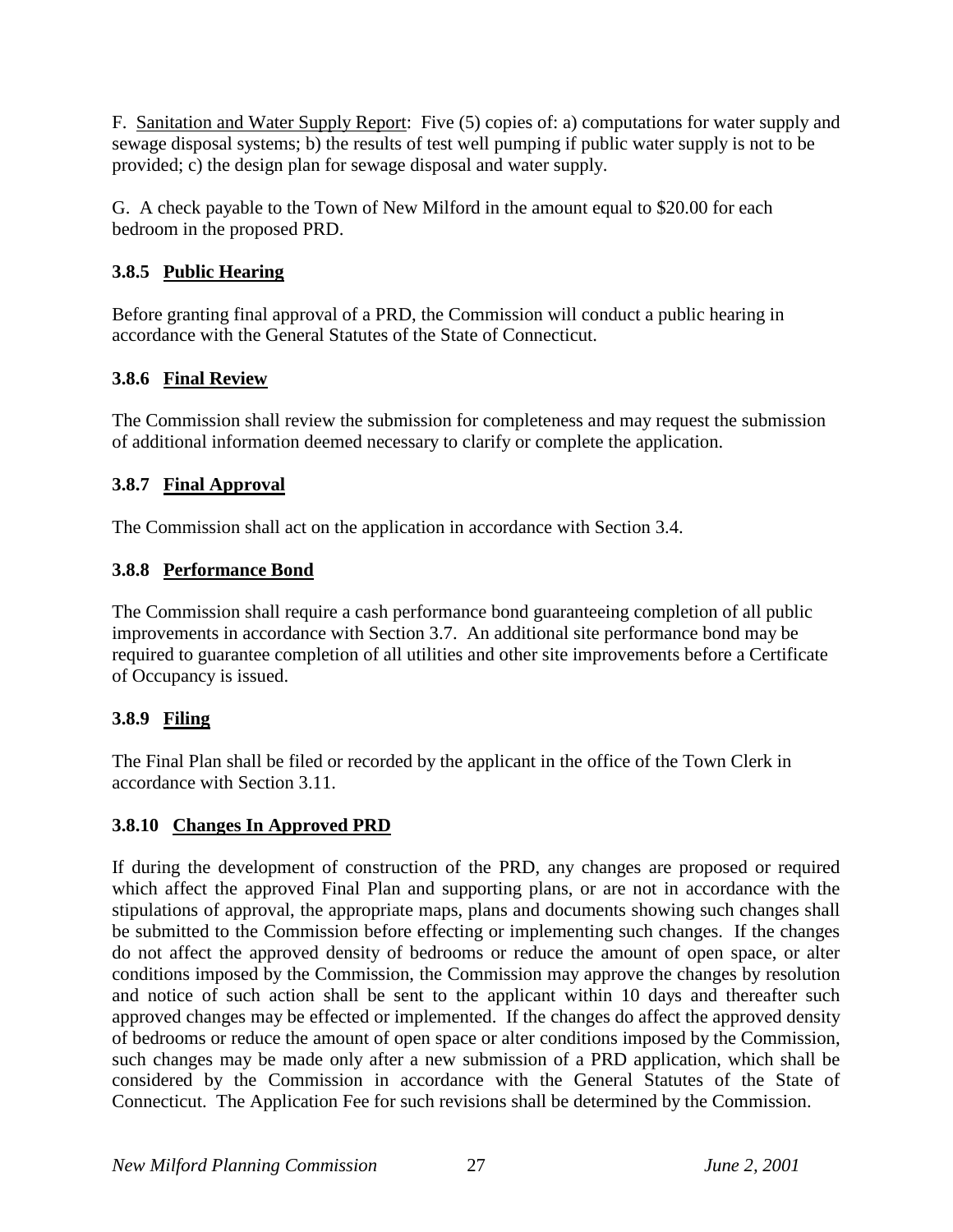### **3.9** Reserved for future use.

### **3.10 MAP ENDORSEMENT –**

The Commission shall endorse the record subdivision map to permit filing with the Town Clerk, but such endorsement shall not be executed until all conditions of approval have been met or provided for, all required conveyances have been presented and/or an appropriate performance bond has been posted to guarantee completion of required improvements.

### **3.11 FILING AND RECORDING -**

The final approved and endorsed subdivision map shall constitute the record subdivision map. The date of approval of the record subdivision map shall be noted on said map by the Commission Chairman or Secretary. Within 90 days after the endorsement of the record subdivision or re-subdivision map, the applicant shall file and record in the office of the Town Clerk the record subdivision map and any easements; except that the Commission may by resolution extend the time for such filing and recording for two additional periods of 90 days and the map shall remain valid until the expiration of such extended time. Filing or recording fees shall be paid by the applicant. The Town will file deeds for any open space and for streets when it accepts them, and any filing or recording fees shall be paid by the applicant.

### **3.12 CERTIFICATE OF COMPLIANCE –**

Before release of any subdivision or re-subdivision bond, or before the Commission endorses any subdivision or re-subdivision map to permit filing with the Town Clerk, the Commission may require the applicant to present a statement, signed and sealed by a land surveyor or engineer, fully licensed in the State of Connecticut, certifying such surveyor or engineer has inspected the required construction work and that all of the required improvements have been completed in accordance with plans and Town specifications as approved, such certification to be reviewed by the Town Engineer. The Commission may require a Performance Bond to remain in effect during a maintenance period of two years commencing with the date the Commission accepts the subdivision improvements and recommends acceptance of same by the Town Council as Town Public Highways. The amount of such maintenance bond shall be ten percent (10%) of the original bonded amount.

### **3.13 COMPLETION –**

All work in connection with a subdivision or re-subdivision shall be completed within an initial time period of five years or less, with additional time periods subject to Commission approval of extensions in accordance with General Statutes Section 8-26c. The expiration date shall be shown on the record subdivision map.